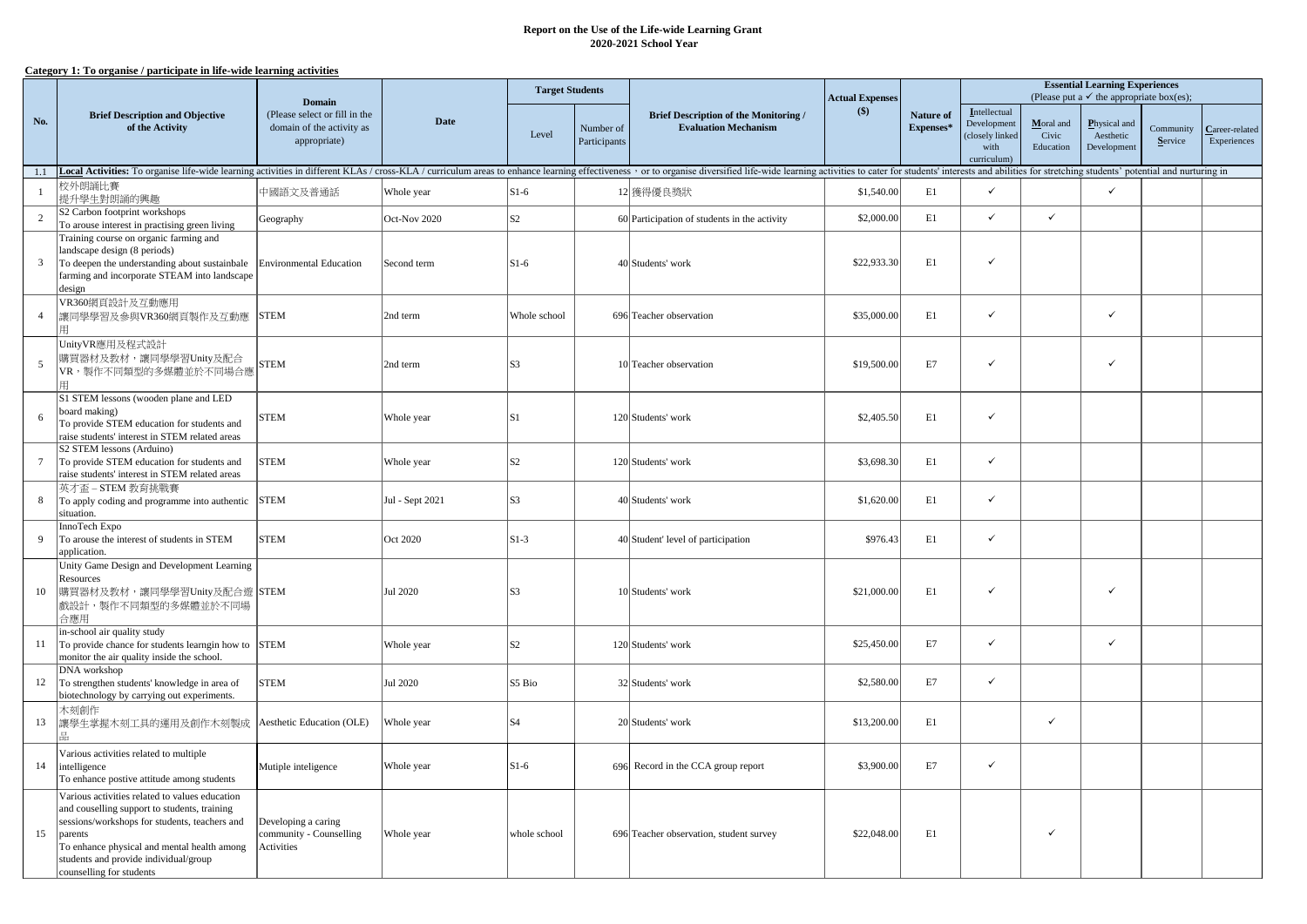| 16                   | Community services<br>To provide training, help students know more<br>about the needs of the community and organise<br>activities                                                                                                                                                                                                                                                                                                                                                                    | Developing a caring<br>community - Community<br>Services | Whole year                           | S <sub>2</sub> , S <sub>4</sub> -5 |                            | 300 teachers observation & survey                                                                                                                                                                                                                                                                                                  | \$26,866.00            | E1 |              |   |              | ✓ |  |
|----------------------|------------------------------------------------------------------------------------------------------------------------------------------------------------------------------------------------------------------------------------------------------------------------------------------------------------------------------------------------------------------------------------------------------------------------------------------------------------------------------------------------------|----------------------------------------------------------|--------------------------------------|------------------------------------|----------------------------|------------------------------------------------------------------------------------------------------------------------------------------------------------------------------------------------------------------------------------------------------------------------------------------------------------------------------------|------------------------|----|--------------|---|--------------|---|--|
| 17                   | Training course on mediation skills<br>To train students to adopt positive attitudes and<br>skills in handling conflicts                                                                                                                                                                                                                                                                                                                                                                             | Positive values and attitudes                            | second term                          | S <sub>4</sub>                     |                            | 90 Teacher observation                                                                                                                                                                                                                                                                                                             | \$36,800.00            | E1 |              | ✓ |              |   |  |
| 18                   | Model Class competition<br>Positive attitudes and behaviour are encouraged  Positive values and attitudes<br>in Model Class competition                                                                                                                                                                                                                                                                                                                                                              |                                                          | Whole Year                           | $S1-6$                             |                            | 696 Records of attendance, handing in homework                                                                                                                                                                                                                                                                                     | \$4,500.00             | E1 |              | ✓ |              |   |  |
| 19                   | Human rights film screening<br>To help students know more about human rights Moral & Civic Education<br>and fundamental freedoms                                                                                                                                                                                                                                                                                                                                                                     |                                                          | Oct 2020, Feb 2021                   | $S4-5$                             |                            | 120 teacher observation                                                                                                                                                                                                                                                                                                            | \$1,280.00             | E1 |              | ✓ |              |   |  |
| 20                   | Training programmes of School Basketball<br>Teams (Boys)<br>To improve the performance of Basketball<br>Team in inter-school competitions.                                                                                                                                                                                                                                                                                                                                                           | Individual Excellence -<br><b>Sports Education</b>       | Whole year                           | A-C Grade                          | 60                         | Performance of basketball teams in<br>competitions                                                                                                                                                                                                                                                                                 | \$22,900.00            | E1 |              |   | $\checkmark$ |   |  |
| 21                   | Training programmes of School Table-tennis<br>Teams<br>To improve the performance of Table-tennis<br>Team in inter-school competitions.                                                                                                                                                                                                                                                                                                                                                              | Individual Excellence -<br><b>Sports Education</b>       | Whole year                           | A-C Grade                          |                            | $20$ <sup>Performance of basketball teams in</sup><br>competitions                                                                                                                                                                                                                                                                 | \$24,400.00            | E1 |              |   | $\checkmark$ |   |  |
| 22                   | Training programmes of School Track and Field<br>Teams<br>To improve the performance of Track and Field<br>Team in inter-school competitions.                                                                                                                                                                                                                                                                                                                                                        | Individual Excellence -<br>Sports Education              | Whole year                           | A-C Grade                          |                            | $40$ Performance of basketball teams in<br>competitions                                                                                                                                                                                                                                                                            | \$20,000.00            | E1 |              |   | $\checkmark$ |   |  |
| 23                   | Training programmes of Dance Team<br>To stretch the potentials of students in music<br>and sports                                                                                                                                                                                                                                                                                                                                                                                                    | Individual Excellence -<br>Asethetic Education           | Whole year                           | $S2-5$                             |                            | 30 Performance in Open Day and Variety Show                                                                                                                                                                                                                                                                                        | \$59,200.00            | E1 |              |   | $\checkmark$ |   |  |
| 24                   | <b>Aviation Training Program</b><br>To arouse the interest of students in STEM<br>application.                                                                                                                                                                                                                                                                                                                                                                                                       | <b>STEM</b>                                              | Apr-May 2021                         | $S2-5$                             |                            | 10 certificates                                                                                                                                                                                                                                                                                                                    | \$18,000.00            | E1 | $\checkmark$ |   |              |   |  |
| 25                   | Cognitio College Band<br>1) Instrumental classes will be offered to<br>develop students' skills in playing musical<br>instruments.<br>2) Band rehearsals and performances will be<br>organised to develop students' skills and<br>learning attitudes involved.<br>1) To stretch students' musical potential by<br>providing proper training<br>2) To develop students' confidence,<br>attentiveness and perseverance<br>3) To enhance the cultural ambience of the<br>whole school and the community | Individual Excellence -<br>Asethetic Education           | Whole Year                           | $S1-6$                             | 50                         | The performance of the Cognitio College Band<br>in major school events and external events<br>should be satisfactory, as evaluated by:<br>1) Observation of students by the teachers-in-<br>charge<br>2) Performance assessment of students by the<br>music director and teachers-in-charge<br>3) Results of external competitions | \$76,500.00            | E1 |              |   | $\checkmark$ |   |  |
| 26                   | Digital Art Class<br>(Phrase 1: Beginner Level,<br>Phrase 2: Advanced Level)<br>1) To enhance students' knowledge of digital art<br>drawing<br>2) To help students release stress of life<br>3) To develop students' positive thinking<br>4) To develop students' self-confidence                                                                                                                                                                                                                    | Individual Excellence -<br><b>Asethetic Education</b>    | Phase 1: 4-5/2021<br>Phase 2: 7/2021 | $S1-4$                             | Phase 1: 16<br>Phase 2: 19 | Social worker observation, student survey                                                                                                                                                                                                                                                                                          | \$40,000.00            | E1 |              | ✓ | $\checkmark$ |   |  |
| 27                   | Talk on Art appreciation<br>Art appreciation, Music Vs Architecture                                                                                                                                                                                                                                                                                                                                                                                                                                  | Individual Excellence -<br>Asethetic Education           | second term                          | S <sub>2</sub>                     |                            | 120 teacher observation                                                                                                                                                                                                                                                                                                            | \$1,500.00             | E1 | $\checkmark$ |   |              |   |  |
| 28                   | Experiential workshops, visits and exhibitions<br>for Elite Team<br>To encourage students to broaden their horizons<br>and achieve individual excellence                                                                                                                                                                                                                                                                                                                                             | <b>Individual Excellence</b>                             | Whole year                           | $S3-5$                             |                            | 41 Students' performances in workshop                                                                                                                                                                                                                                                                                              | \$1,660.00             | E1 | $\checkmark$ | ✓ |              | ✓ |  |
|                      | (Please insert rows above if the space provided is insufficient.)                                                                                                                                                                                                                                                                                                                                                                                                                                    |                                                          |                                      |                                    |                            | Sub-total of Item 1.1                                                                                                                                                                                                                                                                                                              | \$511,457.53           |    |              |   |              |   |  |
| $\mathbf{1}$         | 1.2 Non-Local Activities: To organise or participate in non-local exchange activities or non-local competitions to broaden students' horizons                                                                                                                                                                                                                                                                                                                                                        |                                                          |                                      |                                    |                            |                                                                                                                                                                                                                                                                                                                                    |                        |    |              |   |              |   |  |
| 2<br>$\overline{3}$  |                                                                                                                                                                                                                                                                                                                                                                                                                                                                                                      |                                                          |                                      |                                    |                            |                                                                                                                                                                                                                                                                                                                                    |                        |    |              |   |              |   |  |
| 4<br>$5\overline{)}$ |                                                                                                                                                                                                                                                                                                                                                                                                                                                                                                      |                                                          |                                      |                                    |                            |                                                                                                                                                                                                                                                                                                                                    |                        |    |              |   |              |   |  |
|                      | Please insert rows above if the space provided is insufficient.)                                                                                                                                                                                                                                                                                                                                                                                                                                     |                                                          |                                      |                                    |                            |                                                                                                                                                                                                                                                                                                                                    |                        |    |              |   |              |   |  |
|                      |                                                                                                                                                                                                                                                                                                                                                                                                                                                                                                      |                                                          |                                      |                                    |                            | Sub-total of Item 1.2<br><b>Expenses for Category 1</b>                                                                                                                                                                                                                                                                            | \$0.00<br>\$511,457.53 |    |              |   |              |   |  |